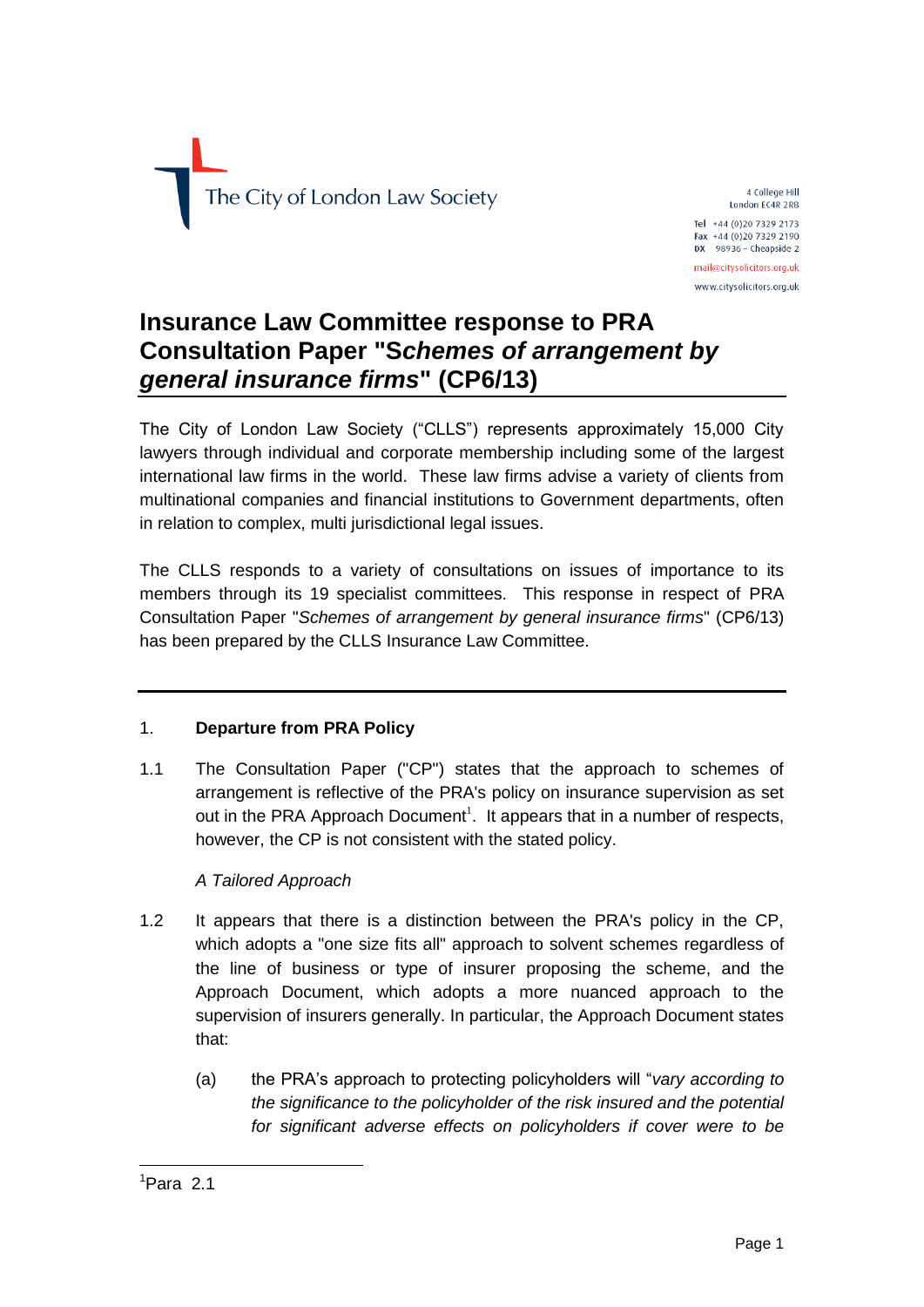withdrawn or obligations not paid<sup>r2</sup> and, as a result, it may take a different approach to lines of business that are key to financial stability or compulsory, such as employers' liability insurance and life insurance compared to other lines of business; and

- (b) the PRA is responsible for supervising a diverse range of insurers, including Lloyd's, "low potential impact insurers", reinsurers, mutual insurers etc and that its approach will be tailored to each type of insurer.<sup>3</sup>
- 1.3 It would be helpful if the PRA could explain to the market the reasons for this apparent shift in approach. It seems that there is a clear basis for a policy approach which takes account of distinctions such as type of firm and line of business, for example:
	- (a) where a scheme relates to insurance rather than reinsurance business;
	- (b) where only a book of business is to be schemed rather than the whole of the business;
	- (c) the business is personal lines or SME business;
	- (d) the scheme involves a pool;
	- (e) the firm is a mutual; or
	- (f) whether the firm is a member of an insurance group which includes other insurance companies or is a solo firm.
- 1.4 It is unclear whether the draft supervisory statement will apply to life insurers. The heading of the draft supervisory statement restricts its application to "general insurance firms" but the statement itself does not limit its scope to general insurers. The PRA should clarify its position in relation to schemes proposed by life insurers.

## *Continuity of Cover*

1.5 The CP states that the PRA policy view is that the use of a scheme by a solvent insurer is unlikely to be compatible with its statutory objectives unless there are safeguards in place "*to ensure an acceptable level of continuity of cover for dissenting policyholders*" and that the PRA "*has explained in its Approach Document that it wishes to ensure that firms are able to exit the market in an orderly manner, but in such circumstances, it wishes to ensure that policyholders have an acceptable degree of continuity of cover against insured risks.*"

<sup>1</sup>  $<sup>2</sup>$  Para 12.</sup>

<sup>3</sup> Paras 199 to 217.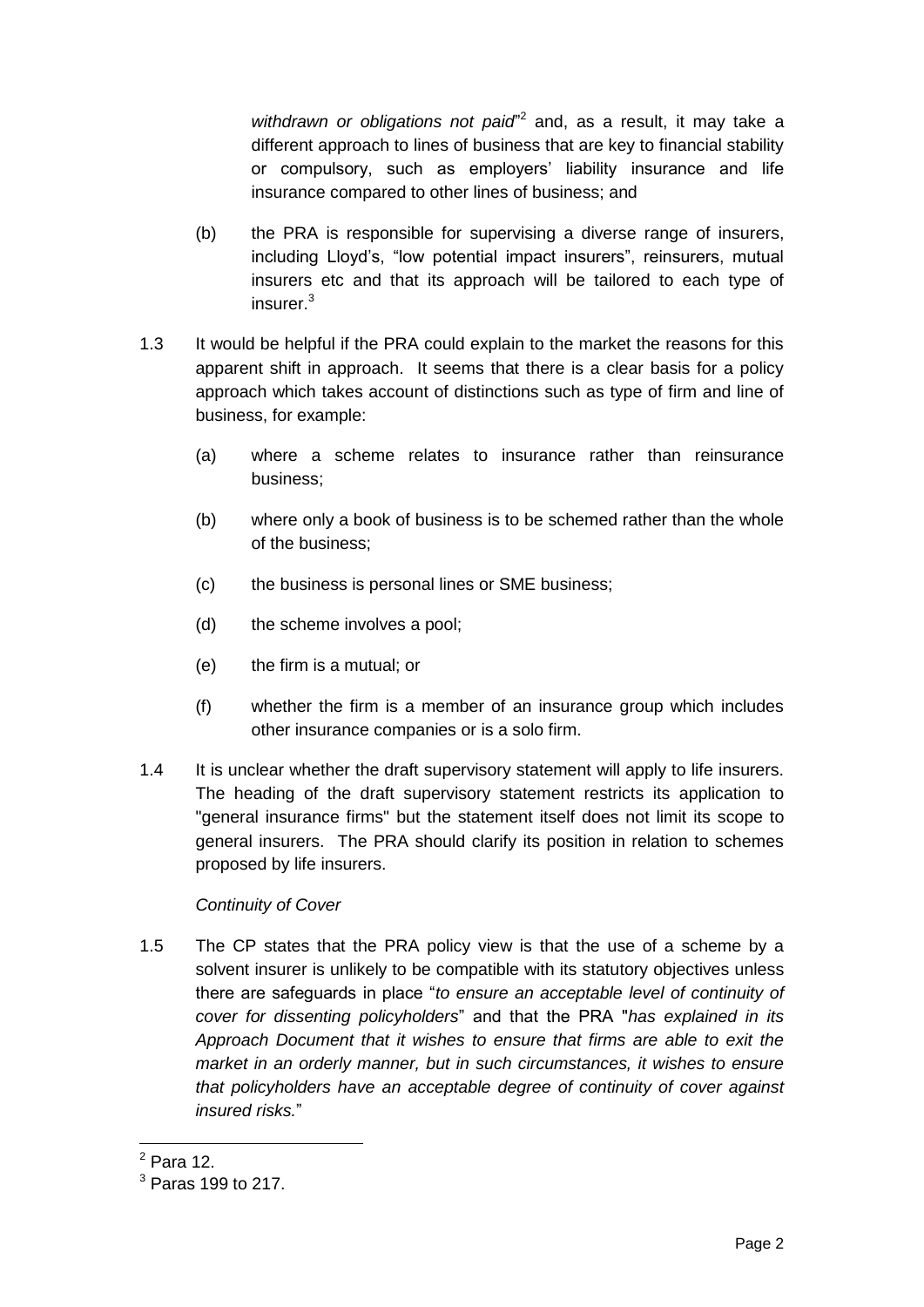- 1.6 First, this does not seem to be consistent with the Approach Document, which states that the PRA's focus on ensuring that policyholders have an appropriate degree of continuity of cover is achieved broadly in two ways:
	- (a) through ensuring that insurers are sufficiently financially sound to avoid failure and thus able to meet claims when they fall due; and
	- (b) that continuity of cover is, in certain circumstances, available on the *failure* of a firm to help prevent significant disruption to critical financial services (*emphasis added*).

The Approach Document does not state that the PRA's statutory objective is to be achieved by ensuring that *solvent* insurers maintain continuity of cover for a group of policyholders.

- 1.7 Secondly, the Approach Document refers to a firm "exiting" the market in an orderly way in the context of the failure of that firm<sup>4</sup> but does not address solvent firms exiting the market. The Approach Document does not say that a solvent firm exiting the market must ensure continuity of cover for its policyholders.
- 1.8 We note that Julian Adams' recent speech<sup>5</sup> followed the policy approach set out in the Approach Document, where he stated, in the context of the PRA approach to reducing the likelihood of firm failures, that "*within insurance, one aspect of this is a much greater focus on ensuring policyholders can have an appropriate degree of continuity of cover in the event of firm failur*e *and have recently published two consultation papers which illustrate this in the particular context of general insurance...*" (*emphasis added*).
- 1.9 The CP suggests $<sup>6</sup>$  that continuity of cover may not be required in the case of</sup> an insolvent scheme and that the PRA will consider the extent to which policyholders can be protected within the context of that scheme. Again, this does not seem to be consistent with the Approach Document, which focuses on securing continuity of cover in the event of a failure of a firm. On the other hand, the CP expects continuity of cover to be secured in the event of a solvent scheme.
- 1.10 We consider that there is a sound basis on which to treat solvent schemes differently from insolvent schemes in respect of the securing of continuity of cover. Given that in a solvent scheme, policyholders should receive full value for their policies in any event, that sum may be capable of being used to obtain alternative and identical cover, albeit it may well be the case that

1

<sup>4</sup> See paragraphs 23 and 24 of the Approach Document.

 $5$  Given on 2 October 2013 at the Insurance Institute of London, available at: [http://www.bankofengland.co.uk/publications/Documents/speeches/2013/speech684.](http://www.bankofengland.co.uk/publications/Documents/speeches/2013/speech684.pdf) [pdf](http://www.bankofengland.co.uk/publications/Documents/speeches/2013/speech684.pdf)

 $6$  Para 2.9b.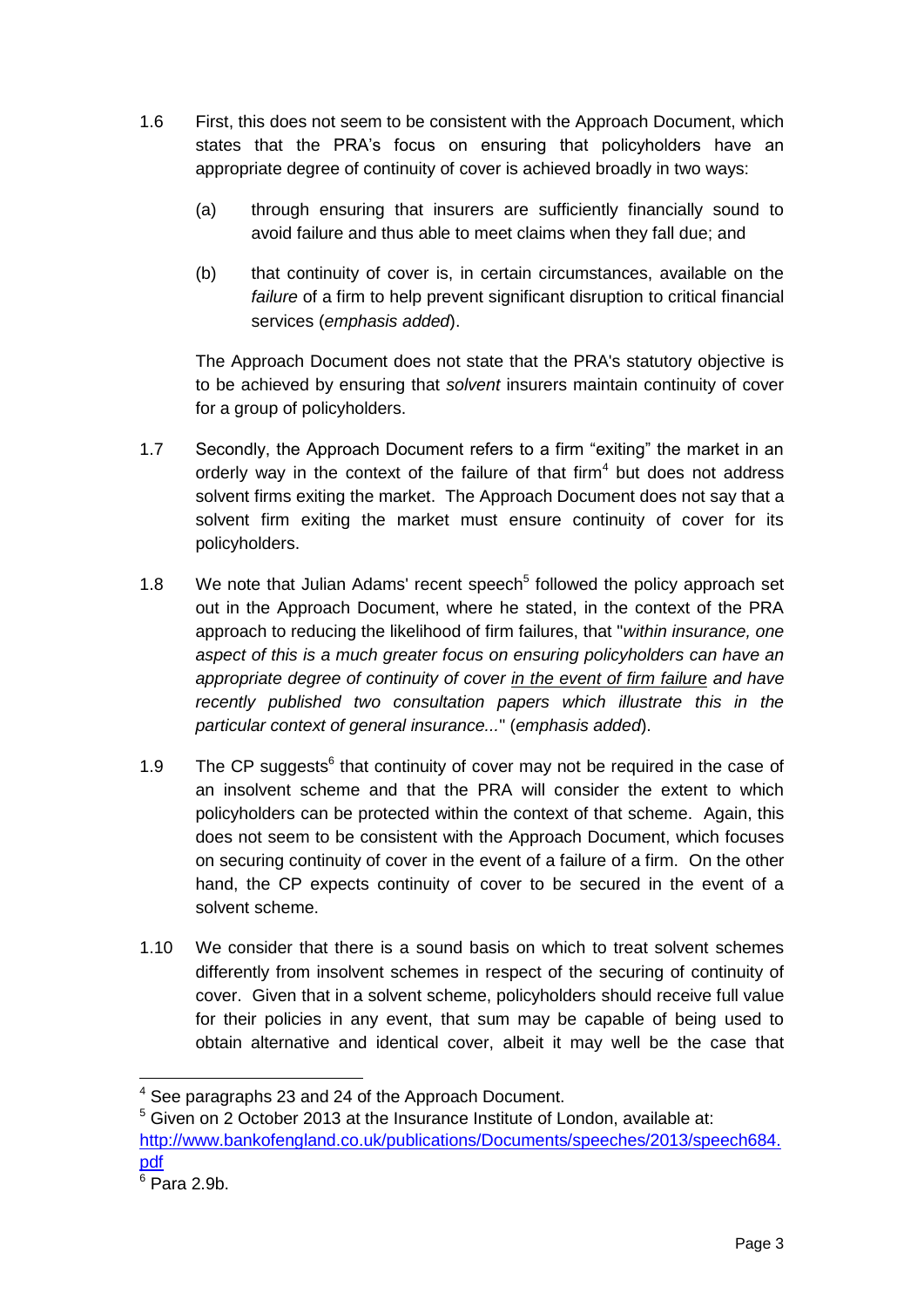alternative cover is not available either on the same terms or at all. However, there are also issues around the accuracy of the valuation of IBNR claims, particularly long tail liabilities on policies written on an occurrence basis. Furthermore, there are cases where alternative cover is not available. Clearly, where full value is not payable due to insolvency, the position will differ.

- 1.11 It would, therefore, be helpful if the PRA could explain to stakeholders:
	- (a) whether the policy in the Approach Document regarding continuity of cover in a failing firm has been extended to cover solvent schemes; and
	- (b) the position regarding requiring continuity of cover in the case of an insolvent scheme. We consider that this clarification would be helpful given that there are already rules in place enabling the FSCS to take steps to ensure continuity of cover, for example, in life insurance.

## 2. **Continuity of Cove**r

- 2.1 The CP refers to the ensuring of an appropriate degree of continuity of cover for policyholders generally and also, in the case of solvent schemes, to an acceptable level of continuity of cover for dissenting policyholders<sup>7</sup>. In any event, whether the scheme is a solvent or insolvent scheme, it is not clear what is intended by "appropriate degree" or "acceptable level" in the view of the PRA.
- 2.2 The PRA should clarify to stakeholders whether it expects continuity of cover to be provided only for dissenting policyholders or also for non-voting policyholders. In this regard, the PRA should also clarify if it has a view on the proposed treatment of untraceable policyholders.
- 2.3 The CP does not make it clear how the appropriate or adequate continuity of cover should be achieved. Continuity of cover is usually achieved through a Part VII transfer. However, from a firm perspective, a simple termination and replacement mechanism would usually be the most straightforward, timely and cost effective means of achieving continuity of cover. In the latter case;
	- (a) there is no independent expert to consider the status of the new provider, as would be the case in a Part VII transfer and it is not clear whether the PRA would expect the Court to consider the proposal as part of the Scheme process (nor indeed whether the Court would consider it had the statutory authority or responsibility to do so in such circumstances);

<sup>1</sup>  $7$  Para 2.9.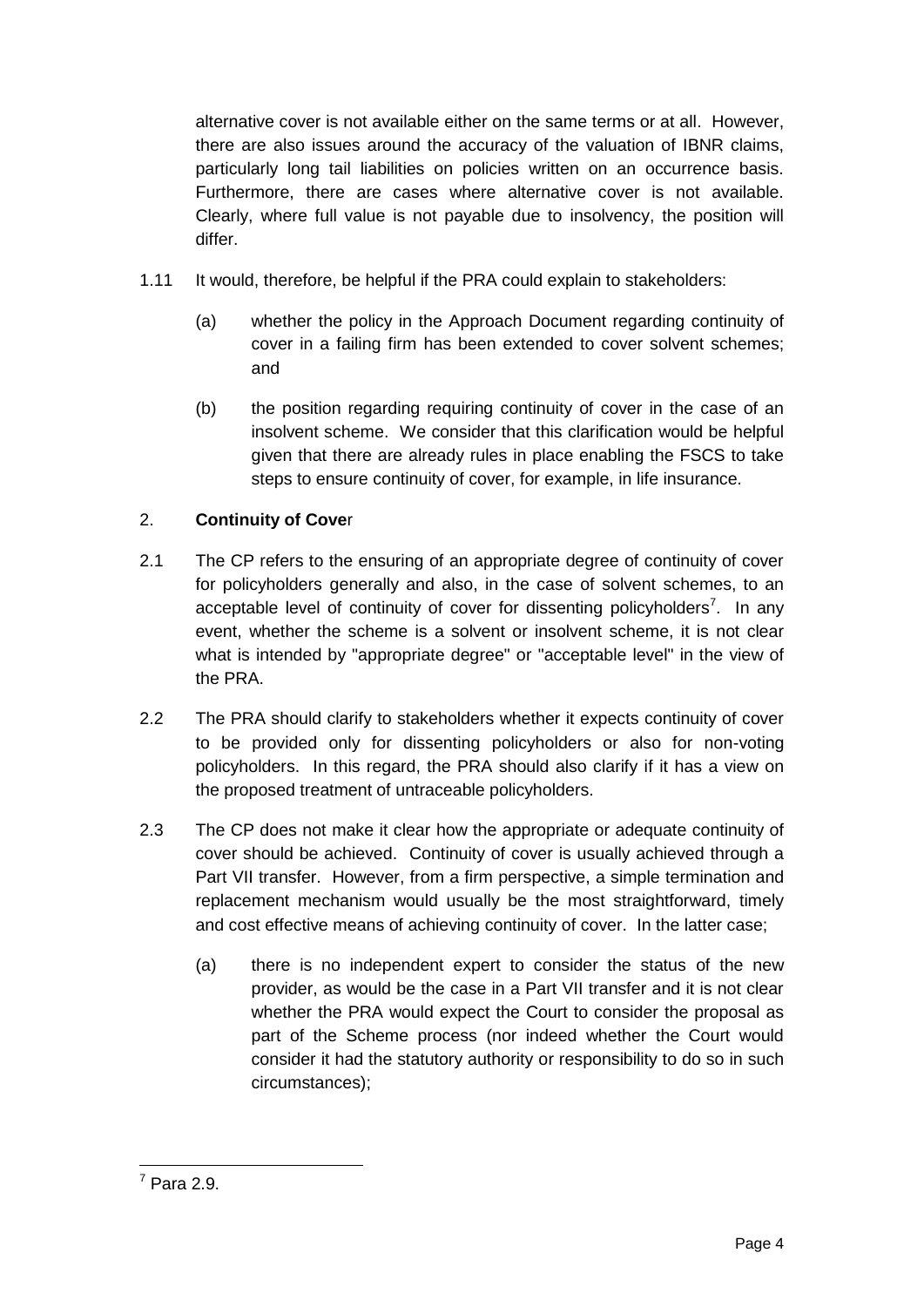- (b) replacement cover may not necessarily mean equivalent or identical cover, and it may not be possible to source such cover in the market at the time.
- 2.4 Furthermore, there is a risk that the termination and replacement of a number of policies may trigger Part VII of FSMA in any event as Part VII triggers automatically on the transfer of all or part of a business $8$ . If a firm were to opt to terminate and replace in lieu of implementing a Part VII, it would be open to scrutiny and challenge from both the regulator and policyholders. Whilst a firm may, of course, take its own legal advice on this issue, it seems appropriate in the circumstances for the PRA to set out its views clearly as to its expectations in respect of the process by which firms can or should achieve the desired continuity of cover and the interplay with Part VII FSMA in this regard.

## 3. **Insolvency**

- 3.1 The CP appears to draw a line between the treatment of proposed schemes in the event of an insolvent firm as opposed to a solvent firm. Whilst the CP refers to "*other doubts...whether sufficient assets will remain available*", it is not always clear as to the point at which the PRA will consider a firm to be insolvent for these purposes, bearing in mind the various regulatory capital thresholds which may apply to a firm and also corporate insolvency thresholds. The glide path to insolvency may not always be predictable and that it may be appropriate to implement a scheme where the firm remains solvent and is not at a critical stage in the PRA's ladder of intervention.
- 3.2 There is no reference in the CP to the impact of Solvency II on the PRA's policy approach. Although Solvency II has been delayed once more, given its significance for all firms, including for firms in the run off sector, it would be helpful for stakeholders to understand the PRA's views on its impact on the PRA's policy in this area.

## 4. **Exercise of PRA powers**

- 4.1 The PRA focuses in the CP on its obligation to pursue its statutory objective of "*contributing to the securing of an appropriate degree of protection for policyholders*" and states, in particular, that a solvent scheme is unlikely to be compatible with this objective *"other than where there are compelling reasons to take a different approach in order to secure an appropriate degree of policyholder protection*". We have identified a number of issues that we believe are relevant to this approach:
	- (a) the PRA's predecessor, the FSA, also had a statutory objective of achieving an appropriate degree of protection for policyholders<sup>9</sup> but

1

<sup>8</sup> Section 105(2)(a) of FSMA

<sup>&</sup>lt;sup>9</sup> Section 5 of FSMA (now repealed)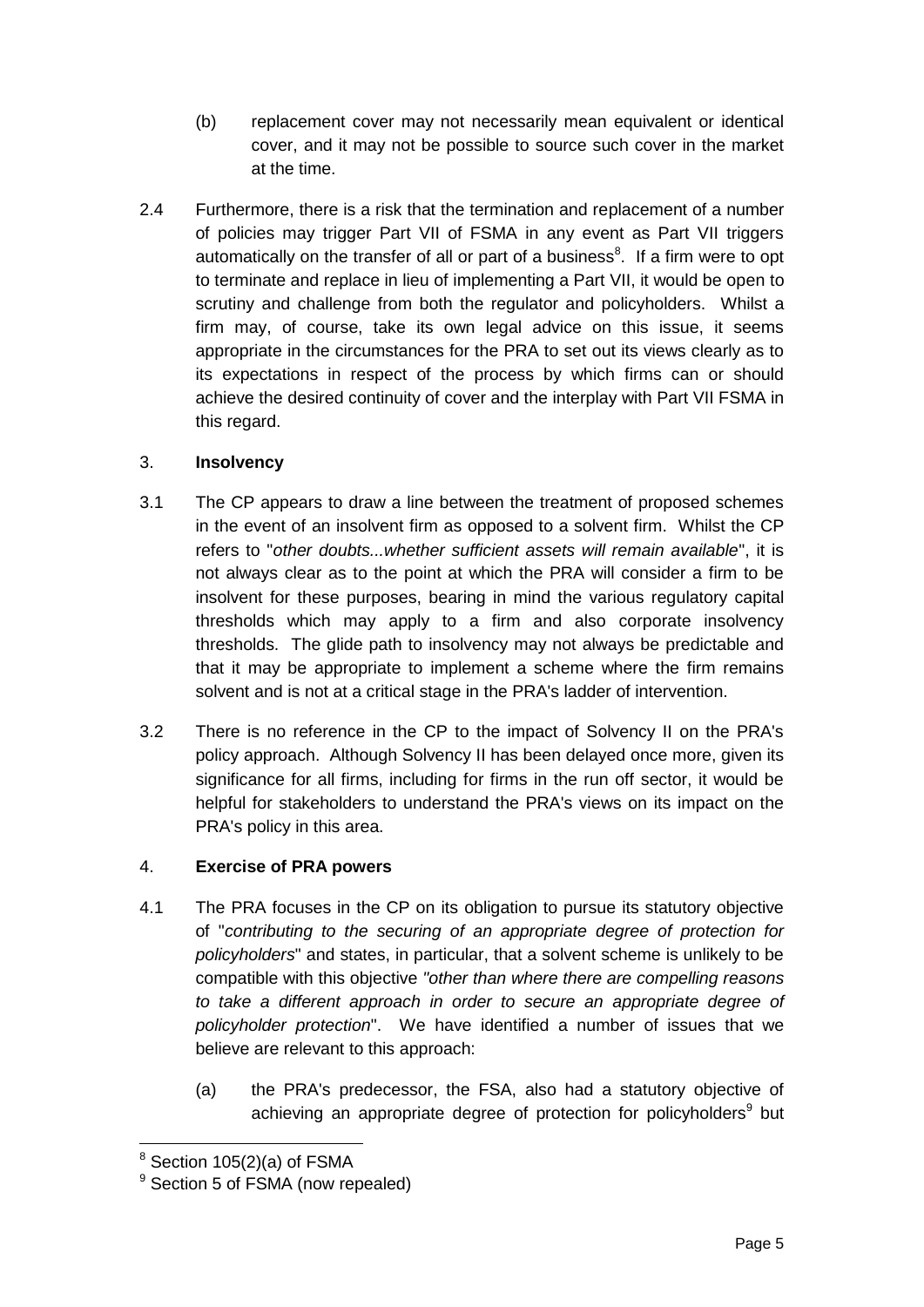did not, apparently, consider that continuity of cover in solvent schemes was necessary in order for this objective to be achieved in any case. It would be helpful if clarification were provided as to the basis of the apparent change in approach; we note that there has been no evidence provided in the CP of policyholder detriment resulting from the approach of the FSA in solvent or insolvent situations;

(b) the statutory objective requires an "appropriate" degree of protection rather than "absolute" protection. We consider that the approach in the CP leans towards the latter interpretation, whereas the achieving of an "appropriate" degree of protection permits a more nuanced approach, which also recognises and anticipates a balancing of different interests. It would be helpful for the PRA to explain what may be considered to be "compelling reasons" for an approach which does not include an offer of continuity of cover in the case of a solvent scheme. Some examples or further guidance as to the PRA's thinking would perhaps shed some light on this statement, particularly given that the pursuit of a higher level of protection than that set out in statute may leave the PRA open to a challenge by way of judicial review.

## 5. **Statutory Authority**

- 5.1 The CP acknowledges that schemes of arrangement are governed by the Companies Act<sup>10</sup> but does not explain the relationship between the role of the Court as overseer of schemes of arrangement and the role of the PRA under FSMA.
- 5.2 We consider that there is a robust procedure under the Companies Act, which is designed to ensure fairness to policyholders and offers them protection by requiring that a scheme be sanctioned by the High Court, at its discretion.
- 5.3 However, the PRA's approach indicates that it does not believe that the procedure set out in the Companies Act provides sufficient safeguards to meet the PRA's statutory objectives (set out above) and that the PRA will object to the Court in cases, for example, where its expectations as to continuity of cover for policyholders are not satisfied.
- 5.4 We are not aware of any suggestion that Parliament considers that the Companies Act scheme procedure is inherently unfair or inappropriate for insurance firms or that the financial services regulators should be awarded a specific statutory role in the process. If this were the case, we consider that the necessary amendments to FSMA (and the Companies Act) could have been implemented as part of the regulatory reform programme.

<sup>1</sup>  $10$  Para 2.4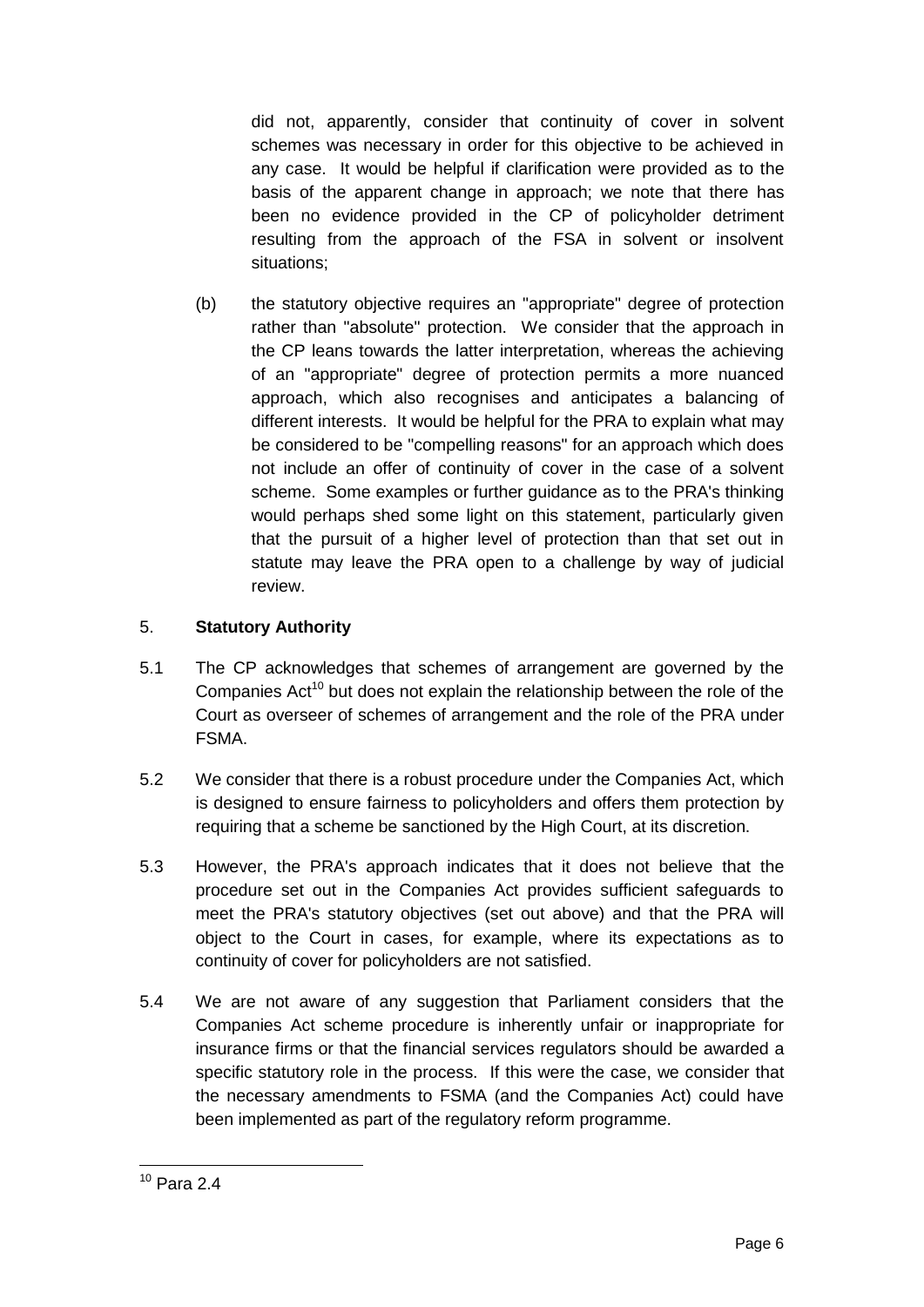- 5.5 Schemes of arrangement have been available to companies since 1870 and there is long line of judicial decisions which have developed that focus on protecting the interests of creditors, and in particular those minority creditors that do not support a scheme proposal. In summary, the Court will only sanction a scheme where the creditor classes are properly constituted, the effects of the scheme have been sufficiently explained to creditors and it is fair to creditors generally. The courts have applied these protections robustly to solvent schemes – see for instance *Re British Aviation Insurance Co Ltd* [2006] BCC 14, *Re Sovereign Marine & General Insurance Co Ltd and other companies* [2006] EWHC 1335 (Ch) and *The Scottish Lion Insurance Company Limited v Goodrich Corporation And Others* [2011] CSIH 18.
- 5.6 There is an argument that the PRA would be acting outside its statutory powers by implementing the changes set out above. Whether the High Court would refuse to sanction a scheme of arrangement solely on the basis of a PRA objection, in pursuit of its statutory objectives under FSMA, that insufficient steps had been taken to protect the minority, dissenting policyholders, in circumstances where all of the requirements of the Companies Act process have been met, is a matter for further debate and, ultimately, a matter for the High Court to determine.

#### 6. **FCA**

6.1 The CP notes that the FCA may also have its own views on proposed schemes of arrangement. Given the interplay between the prudential aspects of a scheme of arrangement and the conduct elements concerning the impact on policyholders, it would be helpful for stakeholders to be given a clear statement as to how the regulators will work together on schemes of arrangement in future.

24 October 2013

#### © CITY OF LONDON LAW SOCIETY 2013

All rights reserved. This paper has been prepared as part of a consultation process. Its contents should not be taken as legal advice in relation to a particular situation or transaction.